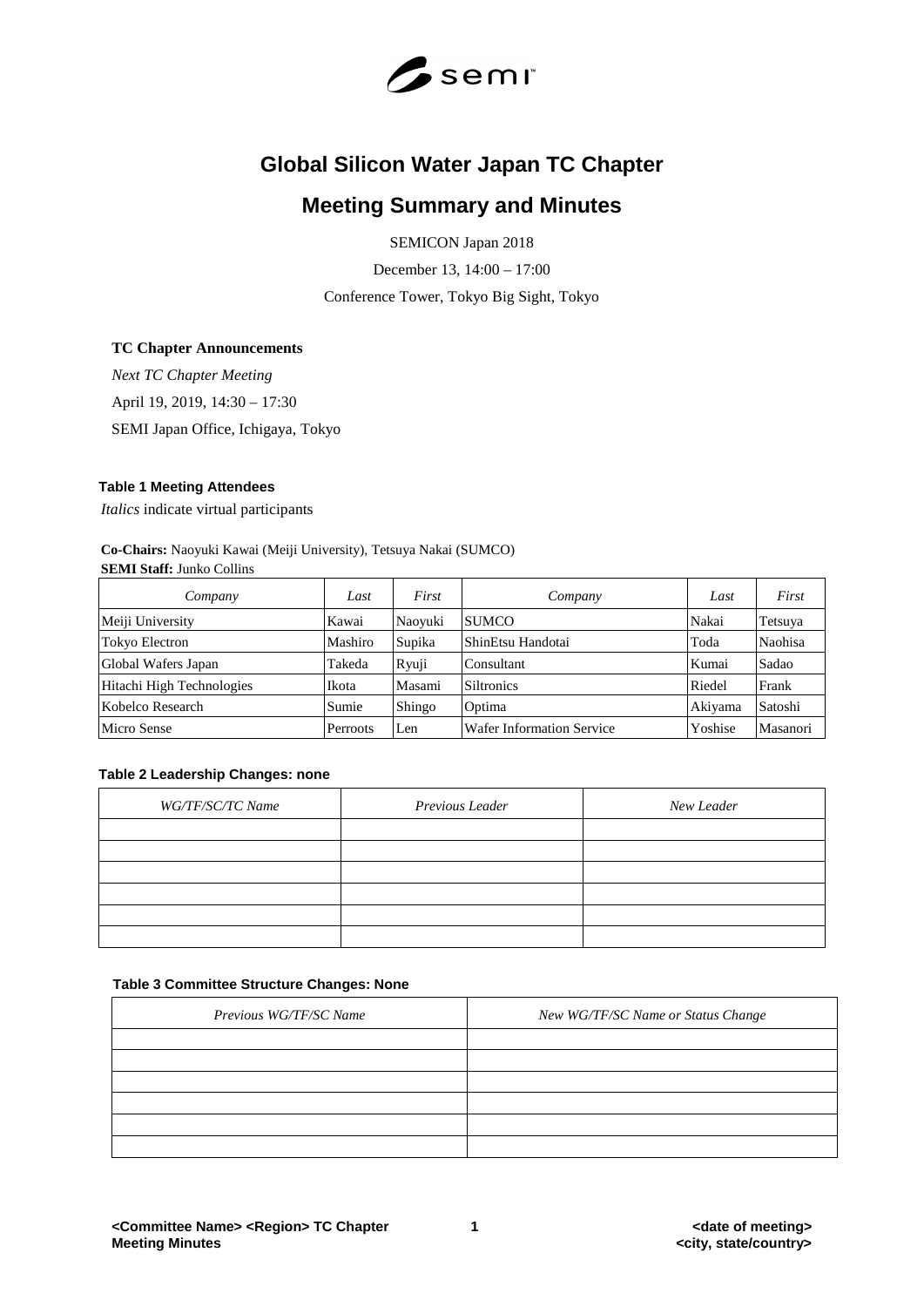

#### **Table 4 Ballot Results: None**

| Document # | Document Title | Committee Action |
|------------|----------------|------------------|
|            |                |                  |
|            |                |                  |
|            |                |                  |
|            |                |                  |
|            |                |                  |
|            |                |                  |

#1 **Passed** ballots and line items will be submitted to the ISC Audit & Review Subcommittee for procedural review.

#2 Failed ballots and line items were returned to the originating task forces for re-work and re-balloting or abandoning.

#### **Table 5 Activities Approved by the GCS between meetings of the TC Chapter: None**

| Type | <i>SC/TF/WG</i> | Details |
|------|-----------------|---------|
|      |                 |         |
|      |                 |         |
|      |                 |         |

## **Table 6 Authorized Activities: None**

Listing of all revised or new SNARF(s) approved by the Originating TC Chapter.

|            | Type         | <i>SC/TF/WG</i> | <b>Details</b>                                                                                                      |
|------------|--------------|-----------------|---------------------------------------------------------------------------------------------------------------------|
| <b>TBD</b> | <b>SNARF</b> | <b>IAASI TF</b> | Line Item Revision of M58, Test Method for Evaluating DMA Based Particle Deposition<br><b>Systems and Processes</b> |
|            |              |                 |                                                                                                                     |
|            |              |                 |                                                                                                                     |

#1 SNARFs and TFOFs are available for review on the SEMI Web site at: <http://downloads.semi.org/web/wstdsbal.nsf/TFOFSNARF>

#### **Table 7 Authorized Ballots: None**

| When | TF | Details |
|------|----|---------|
|      |    |         |
|      |    |         |
|      |    |         |
|      |    |         |

#### **Table 8 SNARF(s) Granted a One-Year Extension: None**

| TF | Title | <b>Expiration Date</b> |
|----|-------|------------------------|
|    |       |                        |
|    |       |                        |
|    |       |                        |

#### **Table 9 SNARF(s) Abolished: None**

| TF | $\emph{Title}$ |
|----|----------------|
|    |                |
|    |                |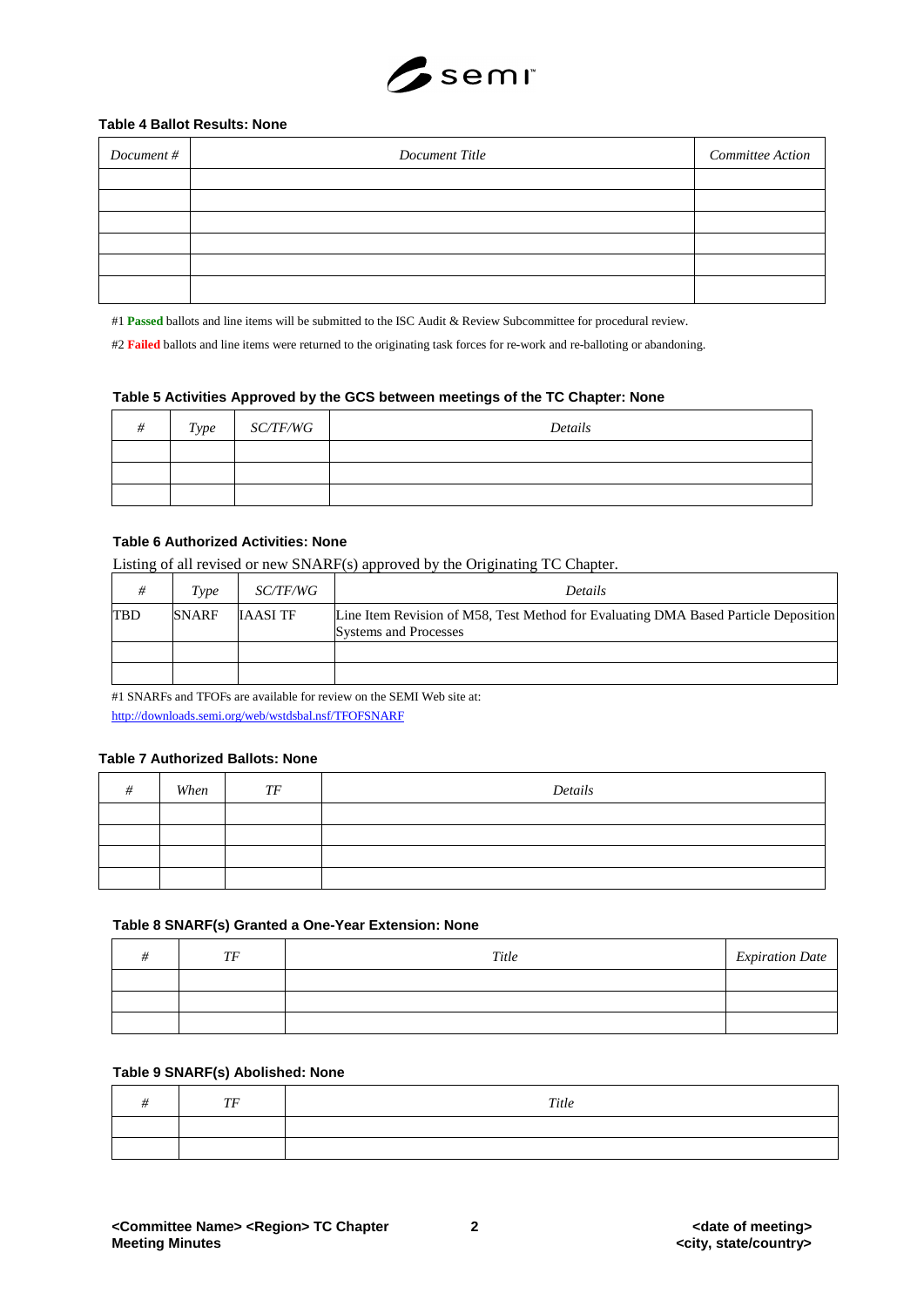

#### **Table 9 SNARF(s) Abolished: None**

|  | Title |
|--|-------|
|  |       |

#### **Table 10 Standard(s) to receive Inactive Status: None**

| <b>Standard Designation</b> | Title |
|-----------------------------|-------|
|                             |       |
|                             |       |
|                             |       |

#### **Table 11 New Action Items:**

| Item $#$                                     | Assigned to | <i>Details</i>                                                                                       |
|----------------------------------------------|-------------|------------------------------------------------------------------------------------------------------|
| SiW181213-01   M. Ikota                      |             | To inform to the IRDS of needs for a defect specification for new generation of future<br>technology |
| $\left \frac{S}{W181213-02}\right $ M. Ikota |             | To share the task force decision on how to handle this issue with the SOI TF and the AWG<br>TF       |
|                                              |             |                                                                                                      |
|                                              |             |                                                                                                      |

#### **Table 12 Previous Meeting Action Items:**

| <i>Item</i> # Assigned to | Details |
|---------------------------|---------|
|                           |         |
|                           |         |
|                           |         |
|                           |         |

#### **1 Welcome, Reminders, and Introductions**

Dr. Naoyuki Kawai called the meeting to order at 14:00. Attendees introduced themselves. The meeting reminders on antitrust issues, intellectual property issues and holding meetings with international attendance were reviewed.

Attachment: Required Elements Reg\_20150327\_E+J\_2016NewStdTemplate, Silicon Wafer Japan TC (2018.10.02) R0.1

#### **2 Review of Previous Meeting Minutes**

The TC Chapter reviewed the minutes of the previous meeting.

**Motion:** To approve the meeting minutes on October 2, 2018 **By / 2nd:** R. Takeda (GlobalWafers Japan) / T. Nakai (SUMCO) **Discussion: Vote:** 9/0 Motion passed

| Action Item: |  | None   |         |  |           |  |
|--------------|--|--------|---------|--|-----------|--|
|              |  | $   -$ | $- - -$ |  | --------- |  |

**Attachment**: Silicon Wafer Japan TC (2018.10.02) R0.1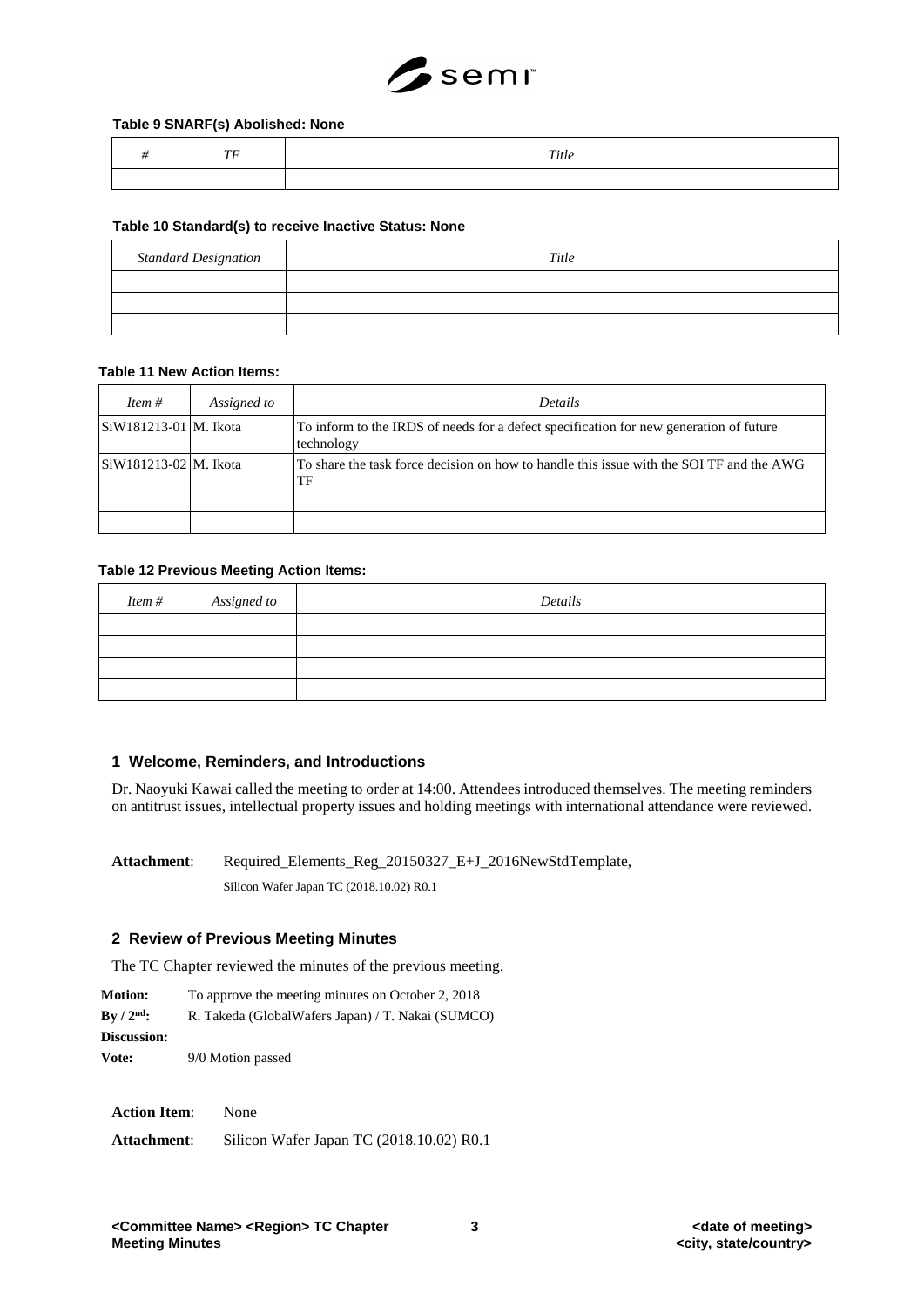

## **3 Liaison Reports**

*3.1 GCS*  No topics to be reported.

3.2 *Silicon Wafer North America TC Chapter* No report for this time since there was no TC Chapter Meeting since SEMICON West 2018 period.

**Action Item**: None, **Attachment**: None,

3.3 *Silicon Wafer Europe TC Chapter* See the attached report.

Dr. F. Riedel reported based on the meeting minutes.

**Action Item**: None, **Attachment**: Europe Si Wafer Liaison Report Dec 2018 v1,

3.4 *JSNM / M4S (Material Standards Study Group for Semiconductor Supply Chain) Report* The report was given by Mr. M. Yoshise. Of note, JSNM office moved to the new location

**Action Item:** None, **Attachment:** None,

3.5 *SEMI Staff Report*

J. Collins (SEMI) gave the SEMI Staff Report. See the attachment for details.

**Action Item:** none, **Attachment:** SEMI Staff Report 2018\_1204,

## **4 Ballot Review: None**

NOTE 1: TC Chapter adjudication on ballots reviewed is detailed in the Audits & Review (A&R) Subcommittee Forms for procedural review. The A&R forms are available as attachments to these minutes. The attachment number for each balloted document is provided under each ballot review section below.

No ballot review at this meeting.

#### **Action Item:**

**Attachment:**

## **5 Subcommittee and Task Force Reports**

5.1 *International 450mm Shipping Box Task Force / JA Shipping Box Task Force*

No report was given at this meeting

**Action Item:** none,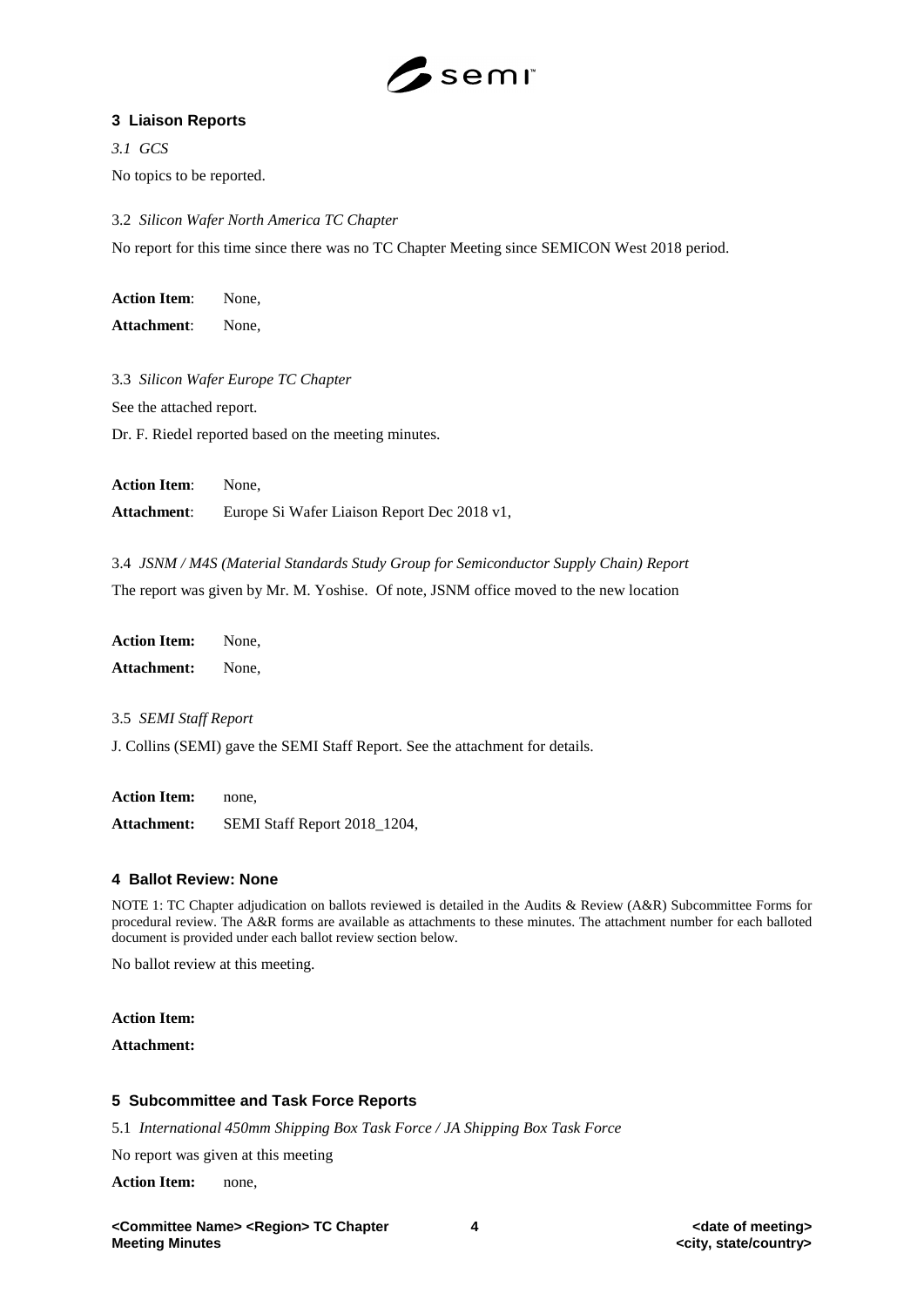

#### **Attachment:** none,

5.2 *International Advanced Wafer Geometry Task Force/Japan Advanced Wafer Geometry Task Force*

The report was given by Mr. S. Akiyama and Mr. M. Yoshise. Of notes;

- The Following activities were approved at the meeting during SEMICON Europa 2018.
	- 6461: Reapproval of SEMI M73: Test Method for Extracting Relevant Characteristics from Measured Wafer Edge Profiles
		- $\Diamond$  PIP was already taken care by J. Amano
	- 6462: Line Item Revision to SEMI M1-0918, Specification for Polished Single Crystal Silicon Wafers, in which require the flatness/shape illustrations from current Appendix 1 to Related Information.
		- $\Diamond$  TF discussed briefly and continue to do at either IPW or AWG during SEMI NA Spring meeting.
- Some technical presentation were conducted at the task force meeting. See more details in the attached report.

**Action Item:** none, **Attachment:** AWG TF Report 20181213,

5.3 *International Polished Wafers Task Force*

No special topic was reported at this meeting.

**Action Item:** none,

**Attachment:** none,

*5.4 International Epitaxial Wafers Task Force* No special topic was reported at this meeting. **Action Item:** none, **Attachment:** none,

*5.5 International Annealed Wafers Task Force*

No special topic was reported at this meeting.

**Action Item:** None,

**Attachment:** None,

*5.6 International SOI Wafers Task Force*

No special topic was reported at this meeting.

**Action Item:** none,

**Attachment:** none,

*5.7 International Terminology Task Force*

No special topic was reported at this meeting.

**Action Item:** none,

**Attachment:** none,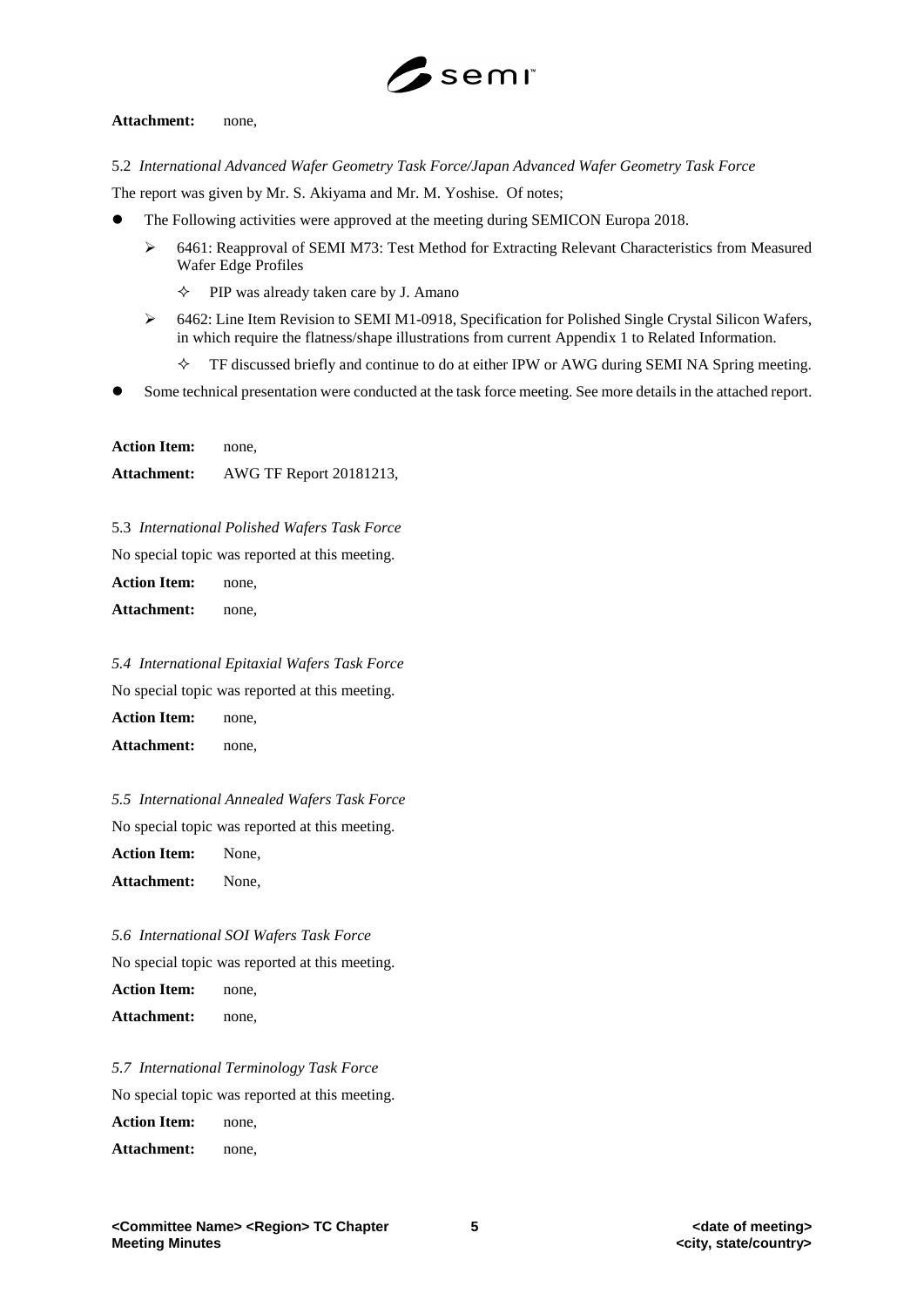

#### *5.8 International Test Methods Task Force / Japan Test Method Task Force*

R. Takeda (Global Wafers Japan) reported. See attached report.

5.8.1 NEW STANDARD: Doc. 5981, TEST METHOD FOR RECOMBINATION LIFETIME OF THE EPILAYER OF THE SILICON EPITAXIAL WAFER (p/p+, n/n+) BY THE SHORT WAVELENGTH EXCITAION MICROWAVE PHOTOCONDUCTIVE DECAY METHOD

- This SNARF was approved at September 17, 2015 and should be approved to expand one more year of project period before April 20, 2019.
- Technical review among task force members was done. Task force works on more rule for documentation.

5.8.2 Major revision to M51 was discussed among the task force and the task force will propose SNARF for Revision to SEMI M51-1012: TEST METHOD FOR TIME ZERO DIELECTRIC BREAKDOWN CHARACTERISTICS OF AMORPHOUS SiO2 FILMS FOR SILICON WAFER EVALUATION.

 2-weeks review was done on September 18 and this was approved at the previous meeting and working on the documents.

5.8.3 New Standard Document: Test Method for Bulk Microdefect density and Denuded Zone Width in Annealed Silicon Wafers by Preferential Etching Technique

The task force is working on it. SNARF will be submitted to the next Japan TC Chapter meeting.

5.8.4 New Standard Document: Guide for Measuring Bulk Micro Defect Density and Denuded Zone Width in Annealed Silicon Wafers by a Laser-Scatter Tomograhy Technique

The task force is working on it.

See the attachment for more activities.

**Action Item:** None,

**Attachment:** Test Method TF Meeting Minutes\_2018.12.11

#### *5.9 International Advanced Automated Surface Inspection Task Force*

M. Ikota reported. Of note;

- Discussion on M52, Guide for Specifying Scanning Surface Inspection Systems for Silicon Wafers for the 130 nm to 11 nm Technology Generations
	- Reference of archived ITRS is not appropriate since it is no longer valid. If some defect specifications for future technology generation is needed, the task force should inform the needs to IRDS Ms. M. Ikota takes this action item.
	- One of ideas is to delete reference to ITRS and to describe technology generation adding 7nm and 5nm. this was suggested by Mr. M. Yoshise.
	- SEMI M71, Specification for Silicon-on-Insulator (SOI) Wafers for CMOS LSI and SEMI M49, Guide for Specifying Geometry Measurement Systems for Silicon Wafers for the 130 nm to 16 nm Technology Generations refer to ITRS.
		- $\Diamond$  M71 refers to ITRS in revision record.
		- $\Diamond$  M49 refers to ITRS in purpose, recommended specification, tables and so on.
		- $\Diamond$  The IAASI TF will share their decision on how to handle this issue with the SOI TF and the AWG TF. Ms. M. Ikota takes this action item.
- **Action Item:** Ms. M. Ikota, to inform to the IRDS of needs for a defect specification for new generation of future technology

Ms. M. Ikota, to share the task force decision on how to handle this issue with the SOI TF and the AWG TF.

Attachment: IAASI TF SemiconJapan2018 minutes revised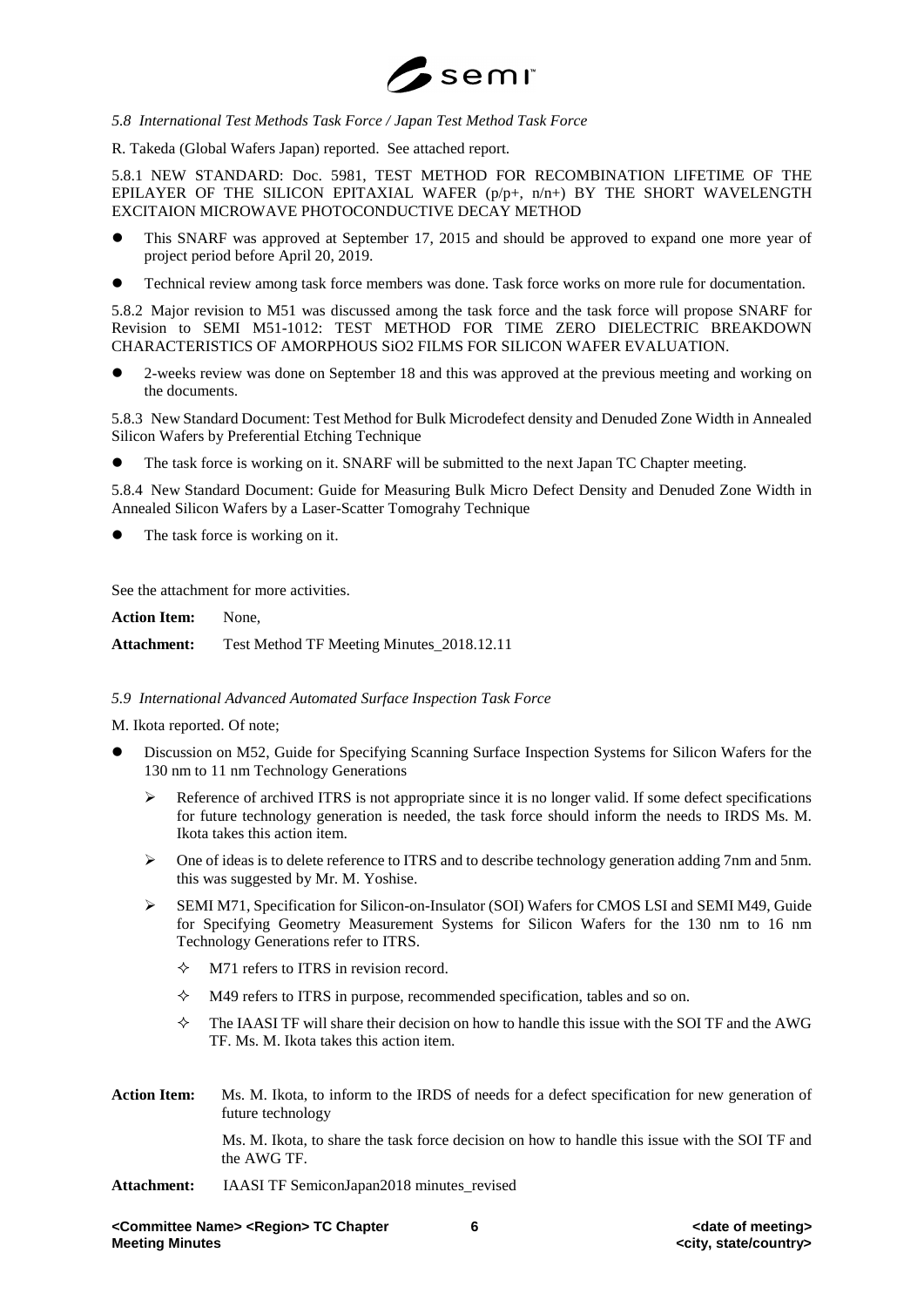

#### SNARF\_M58\_5YrRev,

#### **6 Old Business**

6.1 *Previous Action Items*

All previous action items are closed.

**Action Item:** None,

**Attachment:** None,

6.2 3-year Project Period

As reported in the Staff Report, there is no SNARF to be considered.

6.3 Consideration of 5-year Review none

#### **7 New Business**

7.1 No new business

**Action Item:** None

**Attachment:** None

## **8 Next Meeting and Adjournment**

The next meeting is scheduled for April 19, 14:30 17:30 at SEMI Japan Office.

Adjournment: 17:00.

Respectfully submitted by: Junko Collins

Standards & EHS

SEMI Japan

Phone: 81.3.3222.5819

Email: jcollins@semi.org

Minutes tentatively approved by:

| Tetsuya Nakai (SUMCO), Co-chair            | $\leq$ Date approved $\geq$   |
|--------------------------------------------|-------------------------------|
| Naoyuki Kawai (Meiji University), Co-chair | $ $ <date approved=""></date> |

#### **Table 13 Index of Available Attachments#1**

| Title                                                                       | Title |  |  |
|-----------------------------------------------------------------------------|-------|--|--|
| Required Elements Reg 20150327 E+J 2016NewStdTemplat AWG TF Report 20181213 |       |  |  |
| e                                                                           |       |  |  |